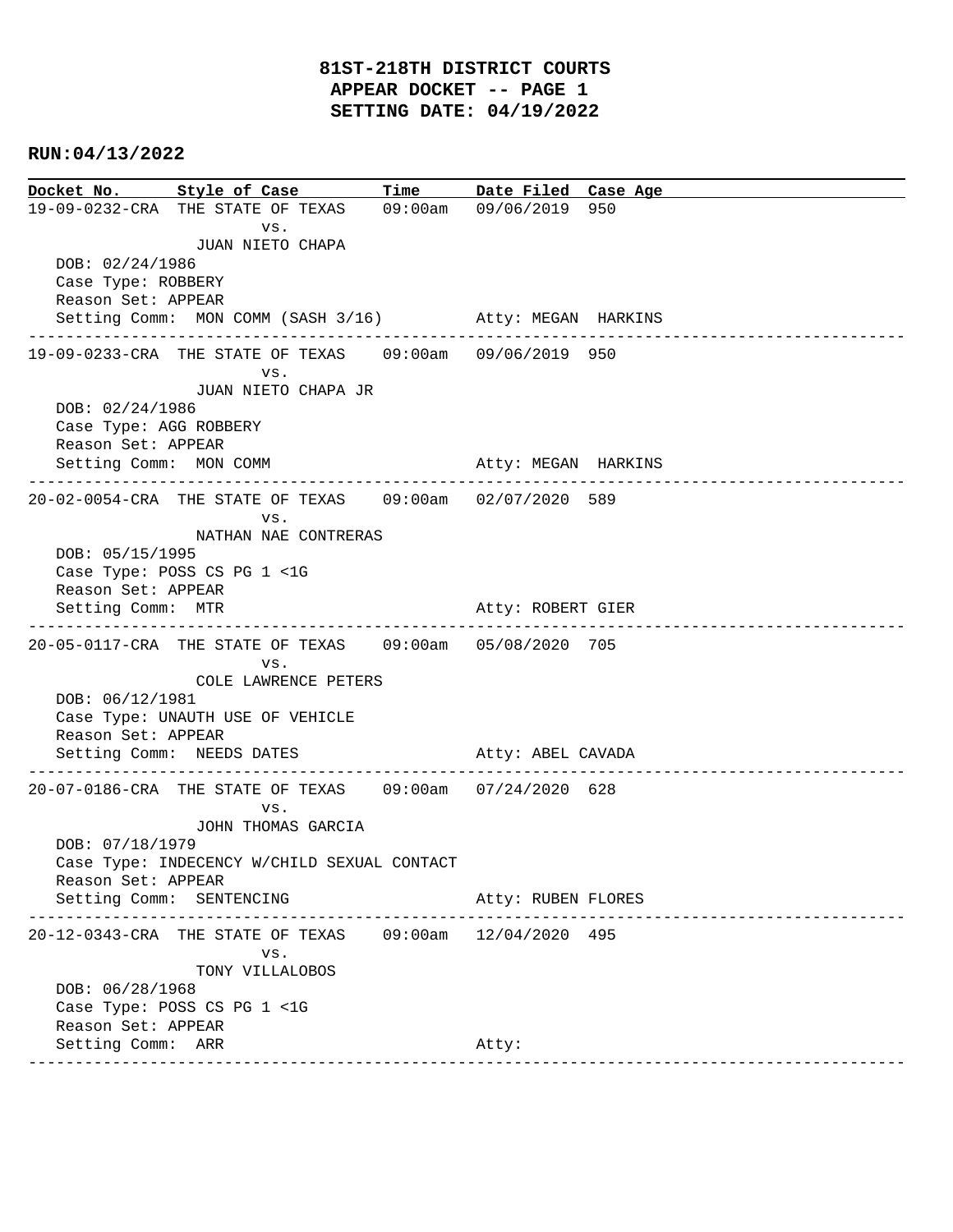### **81ST-218TH DISTRICT COURTS APPEAR DOCKET -- PAGE 2 SETTING DATE: 04/19/2022**

#### **RUN:04/13/2022**

**Docket No. Style of Case Time Date Filed Case Age**  20-12-0352-CRA THE STATE OF TEXAS 09:00am 12/04/2020 200 vs. HECTOR LOPEZ DOB: 04/20/1980 Case Type: ASSAULT FAM/HOUSE MEM IMPEDE BREATH/CIRCULAT Reason Set: APPEAR Setting Comm: MTR; CLKS LTR Atty: JASON NITZ ---------------------------------------------------------------------------------------------- 21-01-0023-CRA THE STATE OF TEXAS 09:00am 01/06/2021 462 vs. GUY R RIESS DOB: 01/19/1954 Case Type: POSS CS PG 1 <1G Reason Set: APPEAR Setting Comm: ARR, CLKS LTR TRACK W/21-12-04Atty: NINFA CARRILLO ---------------------------------------------------------------------------------------------- 21-01-0024-CRA THE STATE OF TEXAS 09:00am 01/06/2021 462 vs. CARLOS OMAR PENA-PORRAS DOB: 04/15/2000 Case Type: POSS CS PG 2 < 1G Reason Set: APPEAR Setting Comm: ARR, CLKS LTR Atty: ---------------------------------------------------------------------------------------------- 21-05-0239-CRA THE STATE OF TEXAS 09:00am 05/07/2021 341 vs. ANDREW DAVID KACZMAREK DOB: 09/07/1962 Case Type: INJURY CHILD/ELDERLY/DISABLE W/INT BODILY INJ Reason Set: APPEAR Setting Comm: MON COMM Atty: TRLA PDO ---------------------------------------------------------------------------------------------- 21-12-0476-CRA THE STATE OF TEXAS 09:00am 12/10/2021 124 vs. GUY RIESS DOB: 01/19/1954 Case Type: POSS CS PG 1 <1G Reason Set: APPEAR Setting Comm: CLKS LTR, TRACK W/21-01-0023-CAtty: NINFA CARRILLO ---------------------------------------------------------------------------------------------- 22-02-0035-CRA THE STATE OF TEXAS 09:00am 02/18/2022 54 vs. JOHN EDWARD GAITAN DOB: 01/14/1984 Case Type: POSS CS PG 1 <1G Reason Set: APPEAR Setting Comm: ARR; CLK'S LTR Atty: ----------------------------------------------------------------------------------------------